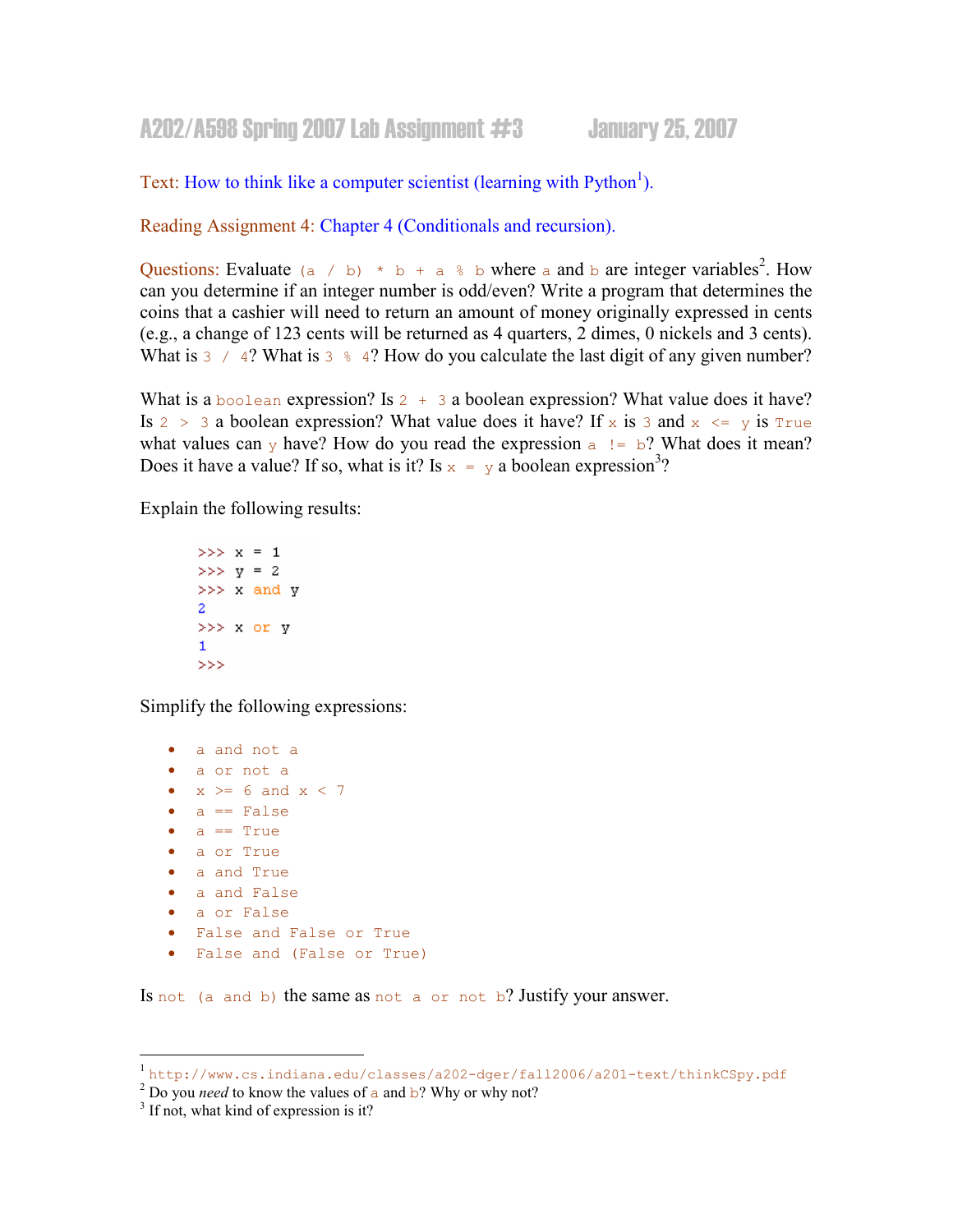What are conditional statements and what can they do for us? Can you find the largest of two numbers without using<sup>4</sup> an  $\pm$  statement? What if the two numbers are integers?

Describe the concepts of  $block$  colock and  $body$ . What is indentation and how is it related to block and body? Explain the use of the pass statement. Illustrate it with an example. What do we mean by alternative<sup>5</sup> execution?

Consider the following function:

```
def what(n): 
    if n == 0:
        return 0 
     else: 
        return n + what(n-1)
```
What does it do? What's the result returned by  $\text{what}$ (3)? What does what(-3) evaluates to? How can you change what so it works for negative arguments as well?

Define chained conditionals and write a program using a chained conditional to solve the following problem: Write a program (called  $E_{\text{right}}$ ) that translates a number between 0 and 4 into the closest<sup>6</sup> letter grade. For example, the number  $2.8$  (which might have been the average of several grades) would be converted to  $B$ -. Break ties in favor of the better grade; for example  $2.85$  should be a  $\overline{B}$ .

What is a nested conditional?

Consider the following code:

```
if x > 3:
 if x \le 5:
   y = 1elif x := 6:
    y = 2 else: 
    y = 3else: 
 y = 4
```
If  $\gamma$  has the value 2 after executing the above program fragment, then what do you know about the initial value of  $x$ ?

<sup>&</sup>lt;sup>4</sup> You can use  $+$ ,  $-$ ,  $/$ , and abs (...) that is: addition, subtraction, division and absolute value.

 $<sup>5</sup>$  Explain what we mean by "branches in the flow of execution".</sup>

 $<sup>6</sup>$  A, B, C, D have the values 4, 3, 2, 1. A plus adds 0.3, a minus takes 0.3 away. F is 0. A + is a 4.</sup>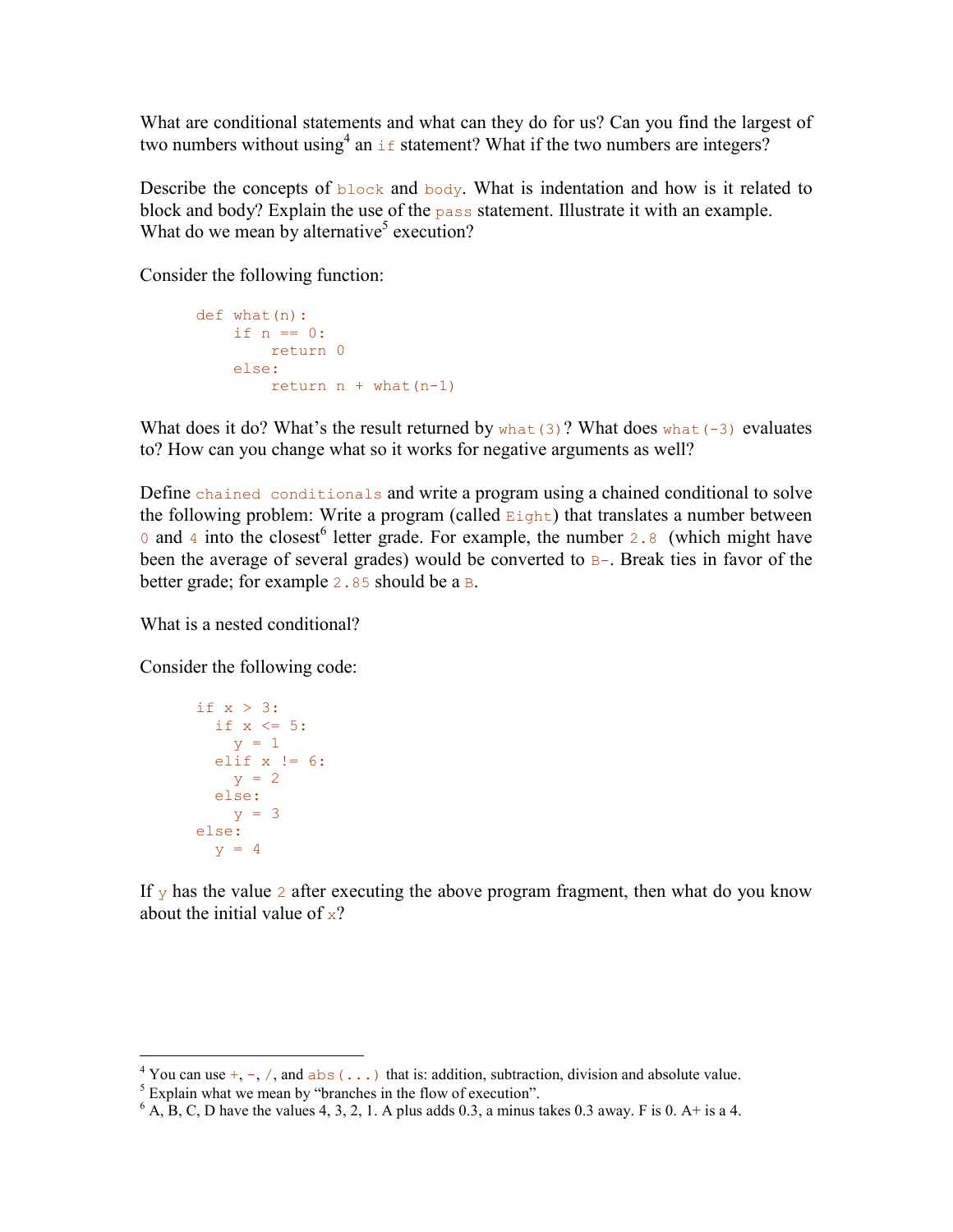Now consider the following two fragments:

| if $x == 5$ : | if $x == 5$ : |
|---------------|---------------|
| $x = x + 1$   | $x = x + 1$   |
| else:         | if $x := 5$ : |
| $x = 8$       | $x = 8$       |

Are the two fragments logically equivalent? Why or why not?

Simplify  $a \leq b$  and  $b \leq c$  in Python.

Consider the following Python code:

```
def what(n): 
  if n == 0:
     result = 0 else: 
 print n # [1] 
result = n + what(n-1) # [2]
   return result
```
What's the result of calling what  $(10)$ ? Now swap the statements marked  $[1]$  and  $[2]$ :

```
def what(n): 
  if n == 0:
      result = 0 
   else: 
result = n + what(n-1) # [2]
 print n # [1] 
   return result
```
What's the result of calling what  $(10)$  now?

What is recursion? Write a recursive function that plays "guess the number" with the user. Use  $raw$  input for usr input and keep playing until the user guesses the number. Can you keep track of and report the total number of guesses at the end? Can you program the game where you have a total of ten tries at most? Here's a start:

```
def game(____): 
\frac{1}{\sqrt{1-\frac{1}{\sqrt{1-\frac{1}{\sqrt{1-\frac{1}{\sqrt{1-\frac{1}{\sqrt{1-\frac{1}{\sqrt{1-\frac{1}{\sqrt{1-\frac{1}{\sqrt{1-\frac{1}{\sqrt{1-\frac{1}{\sqrt{1-\frac{1}{\sqrt{1-\frac{1}{\sqrt{1-\frac{1}{\sqrt{1-\frac{1}{\sqrt{1-\frac{1}{\sqrt{1-\frac{1}{\sqrt{1-\frac{1}{\sqrt{1-\frac{1}{\sqrt{1-\frac{1}{\sqrt{1-\frac{1}{\sqrt{1-\frac{1}{\sqrt{1-\frac{1}{\sqrt{1-\frac{1}{\sqrt{1-\frac{1}{\sqrt{1-\frac{1if \frac{1}{\frac{1}{2}} == \frac{1}{2}:
 print "You guessed it. " 
                             else:<br>if _
                                                     \frac{1}{2}print "Try higher"
                                           else: 
                                                      print "Try lower. " 
                                          \frac{1}{\sqrt{2\pi}} (\frac{1}{\sqrt{2\pi}})
```
Did you use stack diagrams to answer the two questions about what on this page?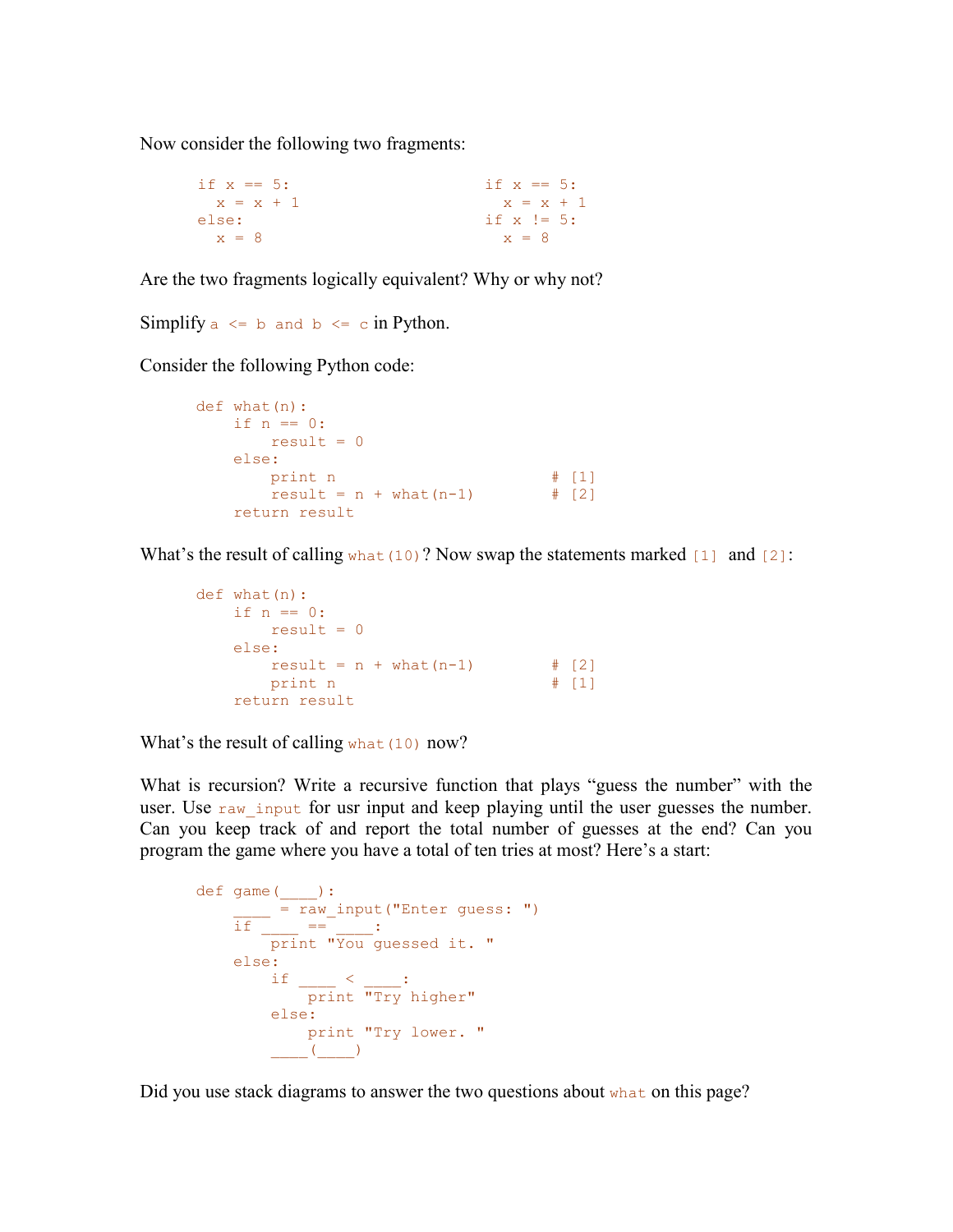Define a function called sum with no arguments that asks the user (using raw input) for two integers and prints their sum.

## Reading Assignment 5: Chapter 5 (Fruitful functions).

Questions: What does abs do? Write a function called distance which receives four arguments  $(x_0, y_0, x_1, y_1)$  representing the coordinates of two points in the plane and calculates and returns the distance<sup>7</sup> between them. Define and use the function compare described on page 48. Write a function that calculates the area of a triangle using Heron's formula<sup>8</sup>:

In geometry, Heron's formula (also called Hero's formula) states that the area of a triangle whose sides have lengths a, b and c is

$$
area = \sqrt{s(s-a)(s-b)(s-c)}
$$

where s is the triangle's semiperimeter:

$$
s = \frac{a+b+c}{2}
$$

(see also square root). Heron's formula can also be written

$$
\text{area} = \frac{\sqrt{(a+b+c)(a+b-c)(b+c-a)(c+a-b)}}{4}
$$

What is composition? Use composition to implement a function that calculates the area of a triangle using Heron's formula but starting from the coordinates of the three vertices.

Write a function that receives three arguments representing the lengths of its sides and determines if the triangle is isosceles<sup>9</sup> or not. Write a function called inside that receives information about a circle (two coordinates for the center and the value of the radius) and a point (two coordinates) and returns a boolean value indicating if the point is inside the circle or not.

Write a function that determines if two circles<sup>10</sup> overlap. In this last case you have the freedom and responsibility of deciding what (and how many) arguments the function has.

## Reading Assignment 6: Chapter 6 (Iteration).

Questions: If  $\pm$  is an integer variable, how do you increment<sup>11</sup> it?



<sup>&</sup>lt;sup>7</sup> Which is the square root of the sum of the squared differences between the corresponding coordinates.

<sup>8</sup> http://en.wikipedia.org/wiki/Heron's\_formula

<sup>&</sup>lt;sup>9</sup> Same question for equilateral, right, scalene.

 $10^{\circ}$  Same question about rectangles.

 $11$  What does *that* mean?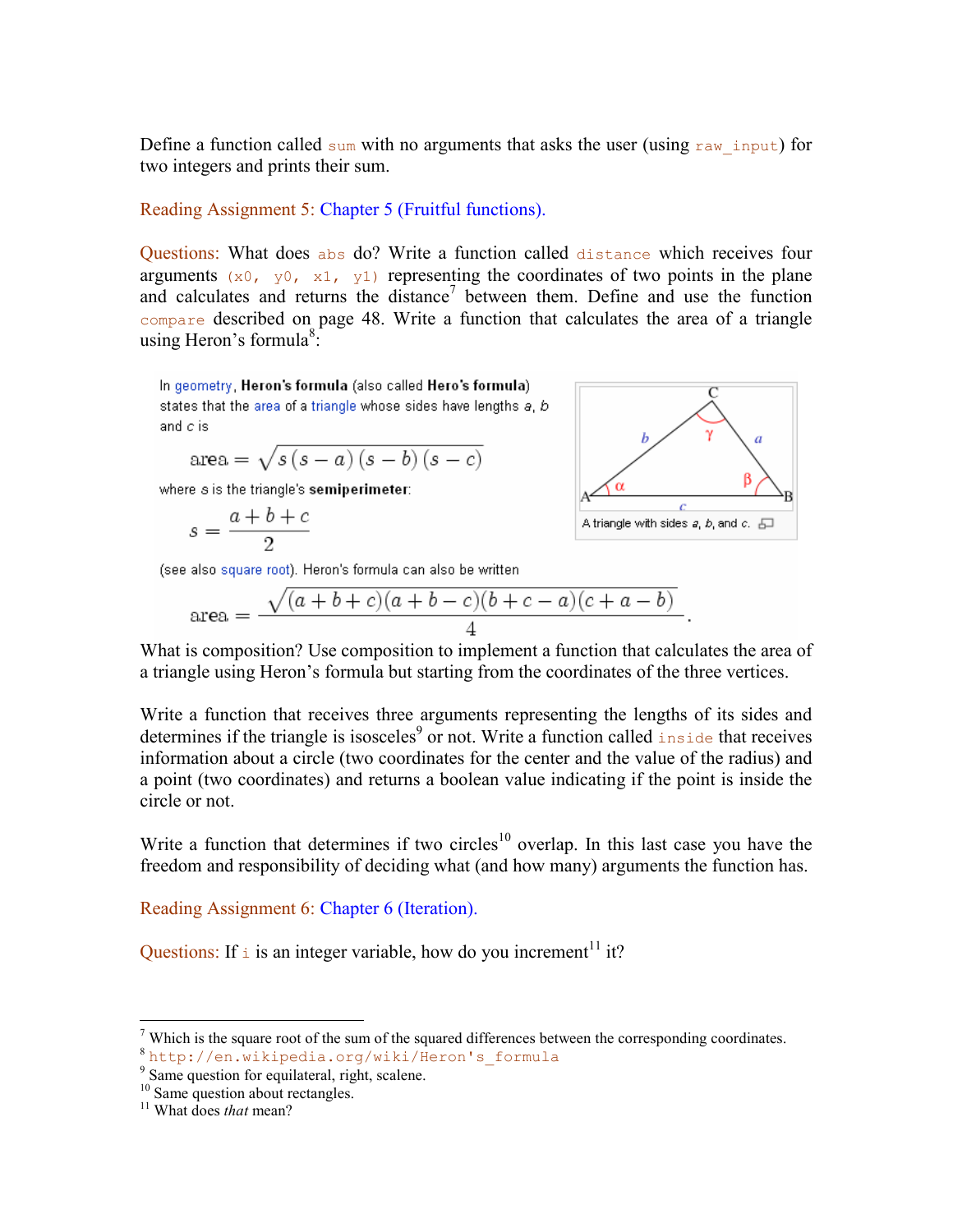Take a look and review the material on page 56 then find/devise a non-recursive way to produce the first few Fibonacci numbers.

What is the output of the following code fragment:

```
n = 10m = nn = 12 print m
```
Does the change in n affect m at all? Why (or why not)? Briefly explain<sup>12</sup> and evaluate (assume  $\frac{1}{2}$  holds an integer value):

```
• i = i + 1• i == i + 1\bullet i == i
\bullet \bullet \bullet \bullet \bullet \bullet
```
What does the following code fragment  $print^{13}$ ?

```
 print 1, 
 print 2,3 
 print 4,5,6 
 print 7, 
 print "ha!"
```
What does it mean for equality to be commutative? How is assignment different from equality<sup>14</sup>? Why is assignment non-commutative?

What is iteration? Is iteration the same as repetition? Python provides a  $whilel$  statement; what is its purpose? Write a function that takes one argument (call it n) and prints the integers between  $1$  and  $n$  in ascending order; write the function recursively, then using a while loop. Repeat this exercise but make the function print the numbers in descending order this time.

Consider the following Python code:

```
i = 10while i < 10:
i = i - 1print i
```
What does it print (or amount to)? Do you see any potential<sup>15</sup> problem with it?

<sup>-</sup> $12$  Discuss diferences, similarities of purpose and evaluation/processing.

 $13$  Try to predict with great accuracy the output, spaces and everything.

<sup>&</sup>lt;sup>14</sup> Isn't  $\overline{a}$  = b essentially an assignment but *also* a statement of equality?

<sup>&</sup>lt;sup>15</sup> What if i starts at 9 instead of  $10$ ?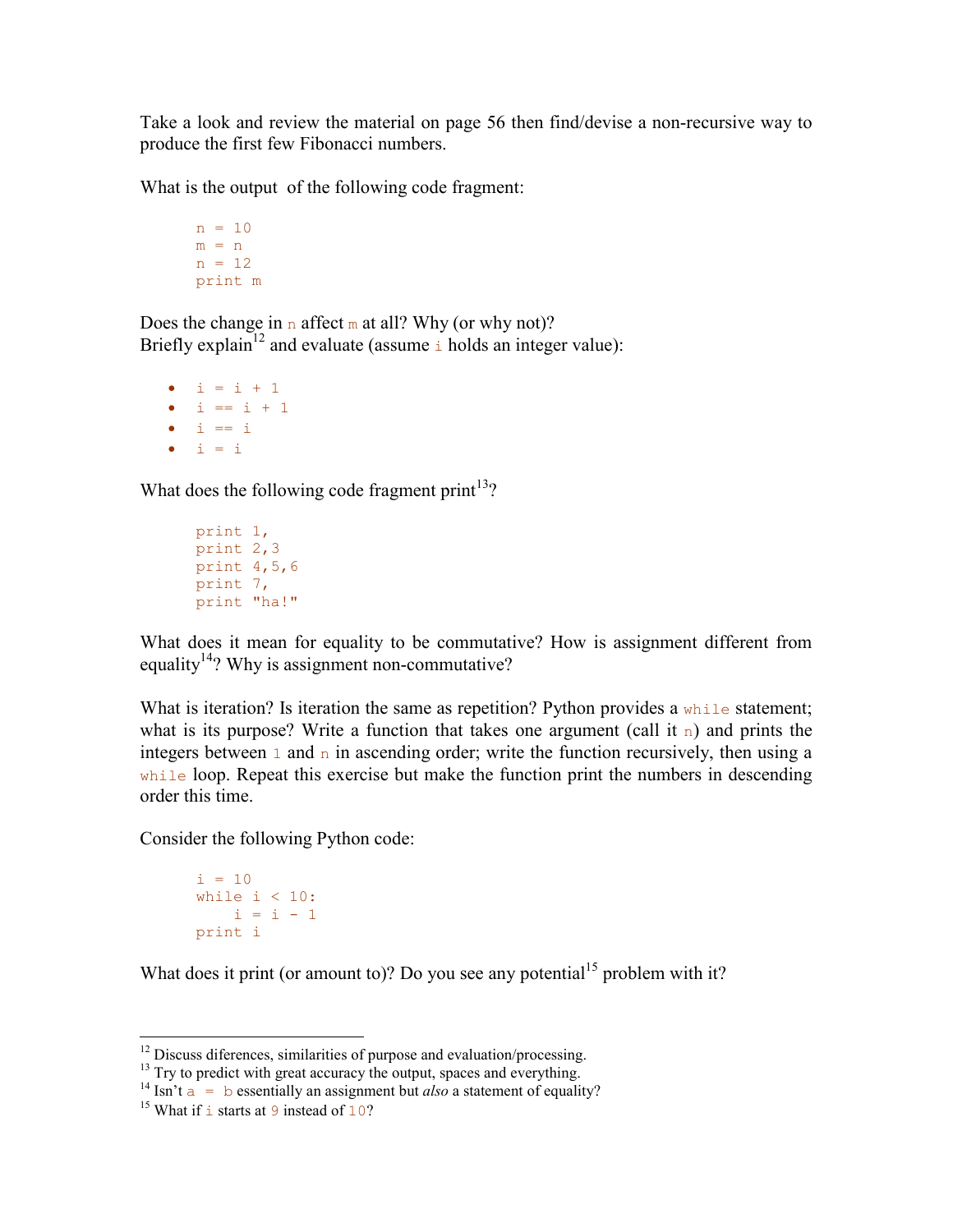Now consider the following code:

$$
s = 0
$$
\n
$$
i = 10
$$
\n
$$
while i > 0:
$$
\n
$$
s = s + i
$$
\n
$$
i = i - 1
$$
\n
$$
print s
$$

What does it print (if anything)? What do you think it is computing?

How do you find if a number divides another? What is an odd number? Write a function that takes one argument (a positive integer) and reports if the argument is odd or not.What is a prime number? Write a function that takes one argument (a positive integer) and reports if the argument is prime or not.

Can you calculate the sum of the first  $n$  numbers without using a loop or recursion?

Is the loop in the code below infinite? How do you know (for sure) before you run it?

```
m = 3n = 5while n < 10:
   m = n - 1n = 2 * n - m print n, m
```
Write a program that prints a table on two columns: on the left the integer temperatures between 0 and 100 (Fahrenheit) and in the right column the corresponding Celsius values. Make a similar table that helps converting miles into kilometers and pounds in kilograms.

How do you print a tab character<sup>16</sup>? What is an escape character<sup>17</sup>? How do you print a newline? How do you print three new lines using only one print statement? What do we mean by cursor? What base is the log function in Python using? How can you calculate the logarithm in base 2 of a number?

Write a one line program in Python that produces this output:

$$
+--+
$$
  
|-  
+--+

Solve the exercise at the end of section 6.3.

<sup>-</sup><sup>16</sup> What are tabs useful for?

 $17$  Can you give an example?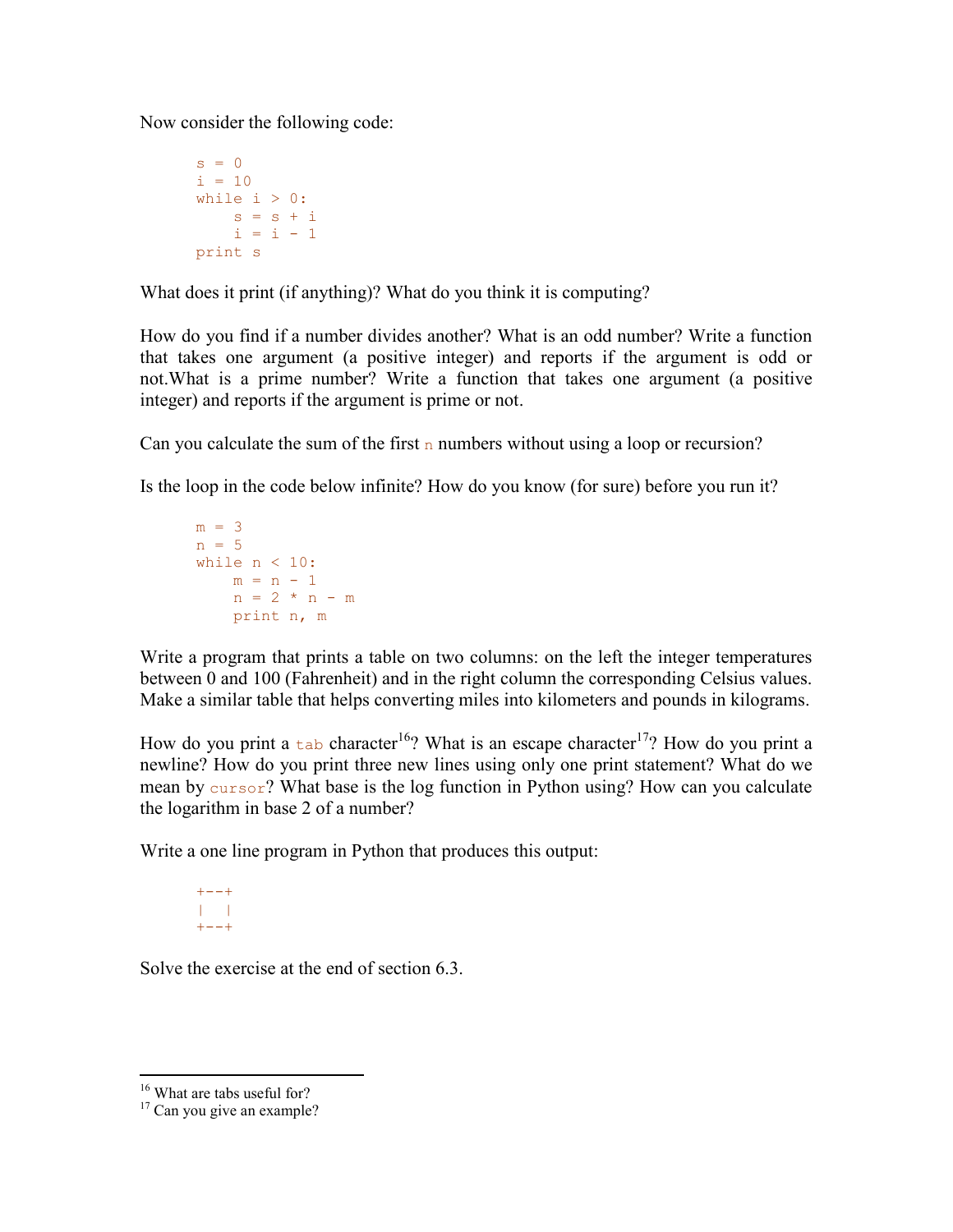Write functions to print scalable letters  $Z$ ,  $M$ ,  $E$ ,  $L$ ,  $C$ ,  $F$ ,  $W$  and the digit  $4$  as square patterns<sup>18</sup> of size n (where n is the only argument of the function, the size).

Here's an eight by eight  $Z$ : remember the function only gets the size of the pattern:



Also write programs that generate each of these three patterns as scalable patterns:

| * * * * * * * * * * |  |  |  |  |         |           |           |  | * * * * * | * * * * * * * * * * |     |         |  |  |         |        |
|---------------------|--|--|--|--|---------|-----------|-----------|--|-----------|---------------------|-----|---------|--|--|---------|--------|
| * * * * * * * * *   |  |  |  |  |         |           |           |  | * * * * * | * * * *             |     |         |  |  | * * * * |        |
| * * * * * * * *     |  |  |  |  |         |           | * * * * * |  |           | * * *               |     |         |  |  | * * *   |        |
| * * * * * * *       |  |  |  |  |         |           |           |  | *****     | * *                 |     |         |  |  | * *     |        |
| * * * * * *         |  |  |  |  |         |           | * * * * * |  |           | *                   |     |         |  |  |         | *      |
| * * * * *           |  |  |  |  |         | * * * * * |           |  |           | $\ast$              |     |         |  |  |         | $\ast$ |
| * * * *             |  |  |  |  |         | * * * * * |           |  |           |                     | * * |         |  |  | * *     |        |
| * * *               |  |  |  |  |         | * * * * * |           |  |           |                     |     | * * *   |  |  |         |        |
| * *                 |  |  |  |  |         | * * * * * |           |  |           |                     |     | * * * * |  |  | * * * * |        |
|                     |  |  |  |  | * * * * |           |           |  |           |                     |     |         |  |  | * * * * |        |
|                     |  |  |  |  |         |           |           |  |           |                     |     |         |  |  |         |        |

What do we mean by a loop variable? Give examples. How many loop variables are you using in your scalable patterns programs? Are you using encapsulation in your scalable patterns programs? Is it easier or harder to use encapsulation (also, is it better or worse)? Is it always easier/better/worse/harder to use encapsulation? Give an example of each.

Write a program that asks the user for two integer numbers and stores them in variables  $n$ and m and with  $n \leq m$  and prints all the prime numbers between n and m. Are you using encapsulation and generalization in your coding<sup>19</sup>?

Write a program that prints a square table of random numbers (where the size provided).

What does the term development plan mean on page 66 in the text?

What is a local variable? Is a local variable like a parameter? In what ways is a local variable not like a parameter<sup>20</sup>? Why do we need local variables at all in Python? What local variables have you seen in the code written so far in this material?

Write stack diagrams to describe the action of the following code:

def odd(num):

-

<sup>&</sup>lt;sup>18</sup> See http://www.cs.indiana.edu/classes/a201-dger/spr2003/notes/labSix.html

 $19$  The circumstances are very suitable, in this case.

 $20$  Can you use a variable before it's initialized? How do parameters get initialized?